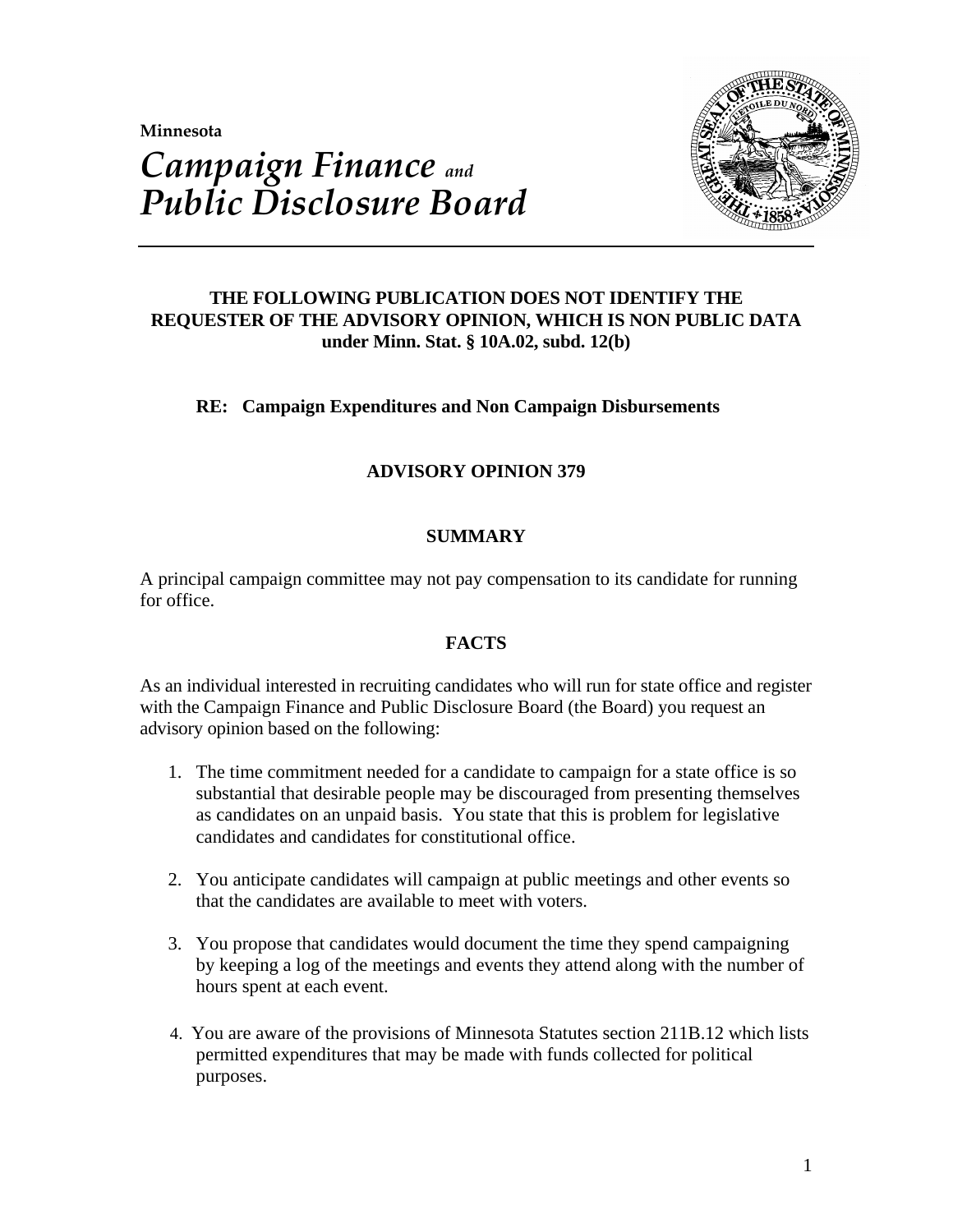#### **ISSUE ONE**

May a principal campaign committee pay its candidate for running for office?

#### **OPINION ONE**

No. All funds available to a principal campaign committee are donated to it for the purpose of influencing the nomination or election of a candidate. The funds in a principal campaign committee may be used for "campaign expenditures" as defined by Minnesota Statutes, section 10A.01, subdivision 9, or for any of the "noncampaign disbursements" defined by section 10A.01, subdivision 26 and Minnesota Rules, 4503.0900. Neither of the cited subdivisions or rule or other provisions of Chapter 10A or related administrative rules allow for the described type of expenditure by a principal campaign committee.

The requestor notes that Minnesota Statutes, section 211B.12, provides a list of legal expenditures of money collected for political purposes and allows, by clause (1), money to be used for "...salaries, wages, and fees...." Although the Board is not charged with providing opinions to interpret chapter 211B, it notes that section 211B.12 does not define the appropriate recipients of "...salaries, wages, and fees...." The Board also notes that clause (7) of section 211B.12 provides that money collected for political purposes "...may not be converted to personal use." A principal campaign committee that intends to pay wages to a candidate to run for office may wish to consider the implications of this provision and seek the advice of counsel.

Issued April 12, 2006

Bob Milbert, Chair Campaign Finance and Public Disclosure Board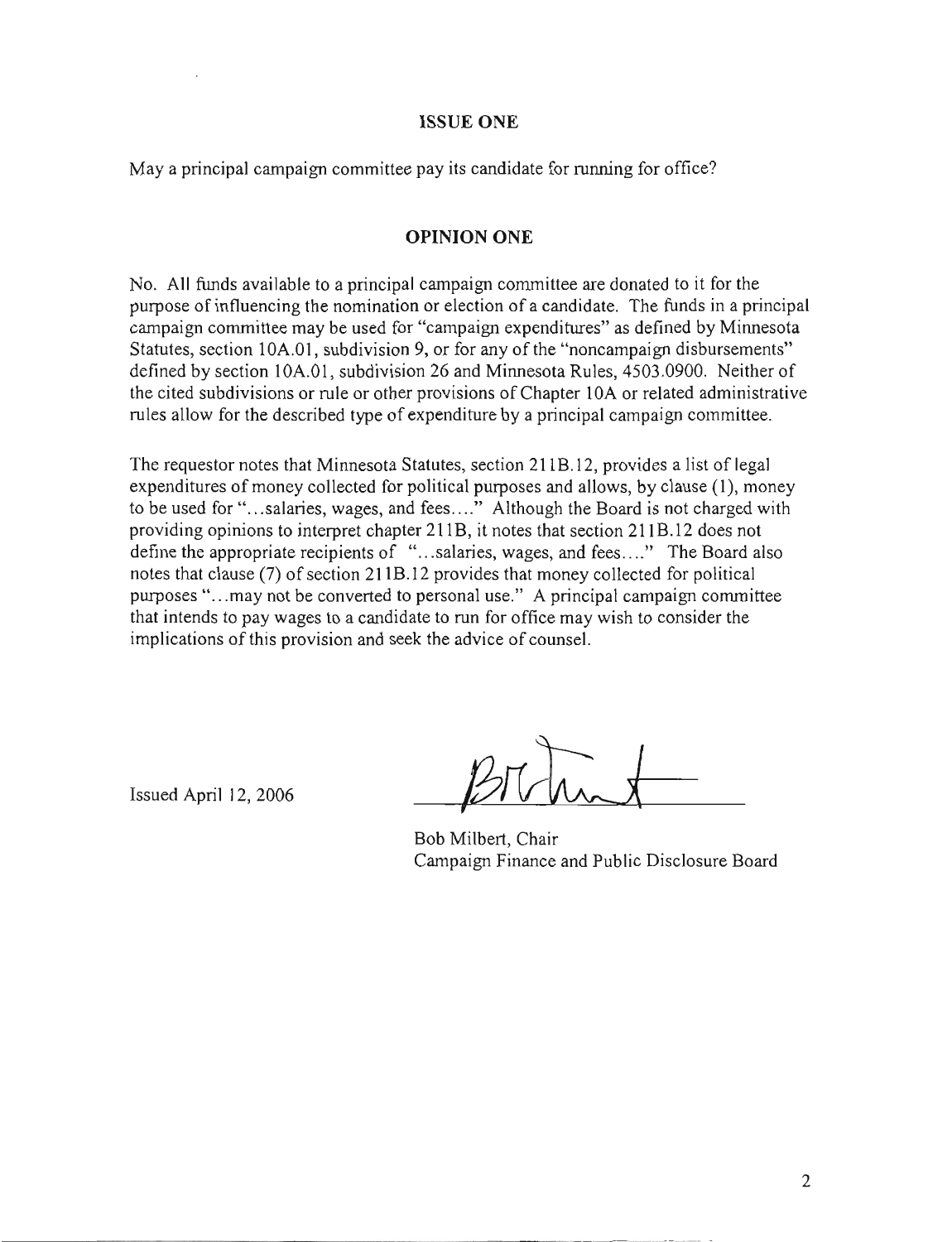## **Cited Statutes and Administrative Rules**

## **10A.01 Definitions**.

Subd. 9. **Campaign expenditure**. "Campaign expenditure" or "expenditure" means a purchase or payment of money or anything of value, or an advance of credit, made or incurred for the purpose of influencing the nomination or election of a candidate or for the purpose of promoting or defeating a ballot question.

An expenditure is considered to be made in the year in which the candidate made the purchase of goods or services or incurred an obligation to pay for goods or services.

An expenditure made for the purpose of defeating a candidate is considered made for the purpose of influencing the nomination or election of that candidate or any opponent of that candidate.

Except as provided in clause (1), "expenditure" includes the dollar value of a donation in kind.

"Expenditure" does not include:

- (1) noncampaign disbursements as defined in subdivision 26;
- (2) services provided without compensation by an individual volunteering personal time on behalf of a candidate, ballot question, political committee, political fund, principal campaign committee, or party unit; or
- (3) the publishing or broadcasting of news items or editorial comments by the news media.

Subd. 26. **Noncampaign disbursement**. "Noncampaign disbursement" means a purchase or payment of money or anything of value made, or an advance of credit incurred, or a donation in kind received, by a principal campaign committee for any of the following purposes:

(1) payment for accounting and legal services;

(2) return of a contribution to the source;

- (3) repayment of a loan made to the principal campaign committee by that committee;
- (4) return of a public subsidy;
- (5) payment for food, beverages, entertainment, and facility rental for a fund-raising event;
- (6) services for a constituent by a member of the legislature or a constitutional officer in the executive branch, including the costs of preparing and distributing a suggestion or idea solicitation to constituents, performed from the beginning of the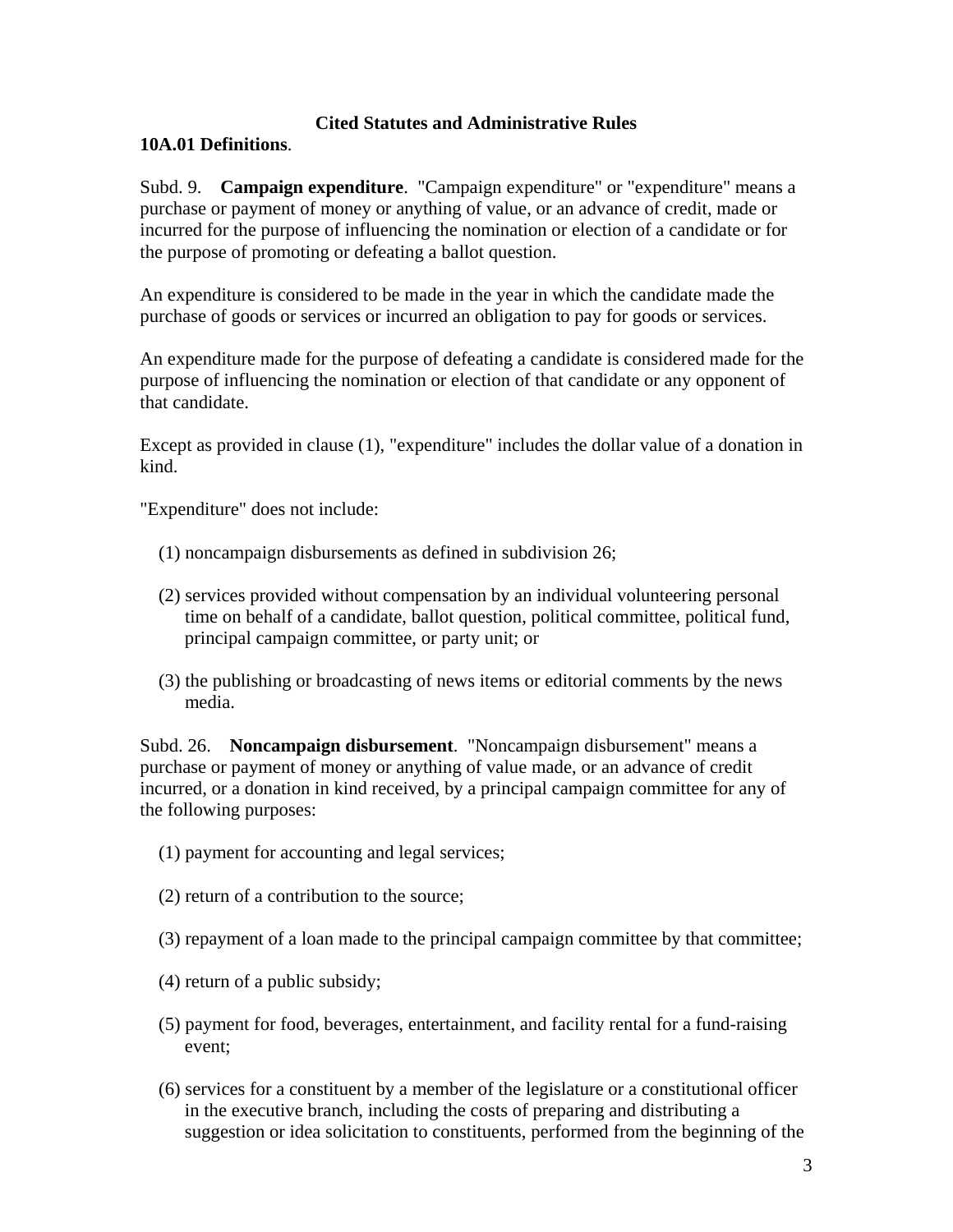term of office to adjournment sine die of the legislature in the election year for the office held, and half the cost of services for a constituent by a member of the legislature or a constitutional officer in the executive branch performed from adjournment sine die to 60 days after adjournment sine die;

- (7) payment for food and beverages consumed by a candidate or volunteers while they are engaged in campaign activities;
- (8) payment for food or a beverage consumed while attending a reception or meeting directly related to legislative duties;
- (9) payment of expenses incurred by elected or appointed leaders of a legislative caucus in carrying out their leadership responsibilities;
- (10) payment by a principal campaign committee of the candidate's expenses for serving in public office, other than for personal uses;
- (11) costs of child care for the candidate's children when campaigning;
- (12) fees paid to attend a campaign school;
- (13) costs of a postelection party during the election year when a candidate's name will no longer appear on a ballot or the general election is concluded, whichever occurs first;
- (14) interest on loans paid by a principal campaign committee on outstanding loans;
- (15) filing fees;
- (16) post-general election thank-you notes or advertisements in the news media;
- (17) the cost of campaign material purchased to replace defective campaign material, if the defective material is destroyed without being used;
- (18) contributions to a party unit;
- (19) payments for funeral gifts or memorials; and
- (20) other purchases or payments specified in board rules or advisory opinions as being for any purpose other than to influence the nomination or election of a candidate or to promote or defeat a ballot question.

The board must determine whether an activity involves a noncampaign disbursement within the meaning of this subdivision.

A noncampaign disbursement is considered made in the year in which the candidate made the purchase of goods or services or incurred an obligation to pay for goods or services.